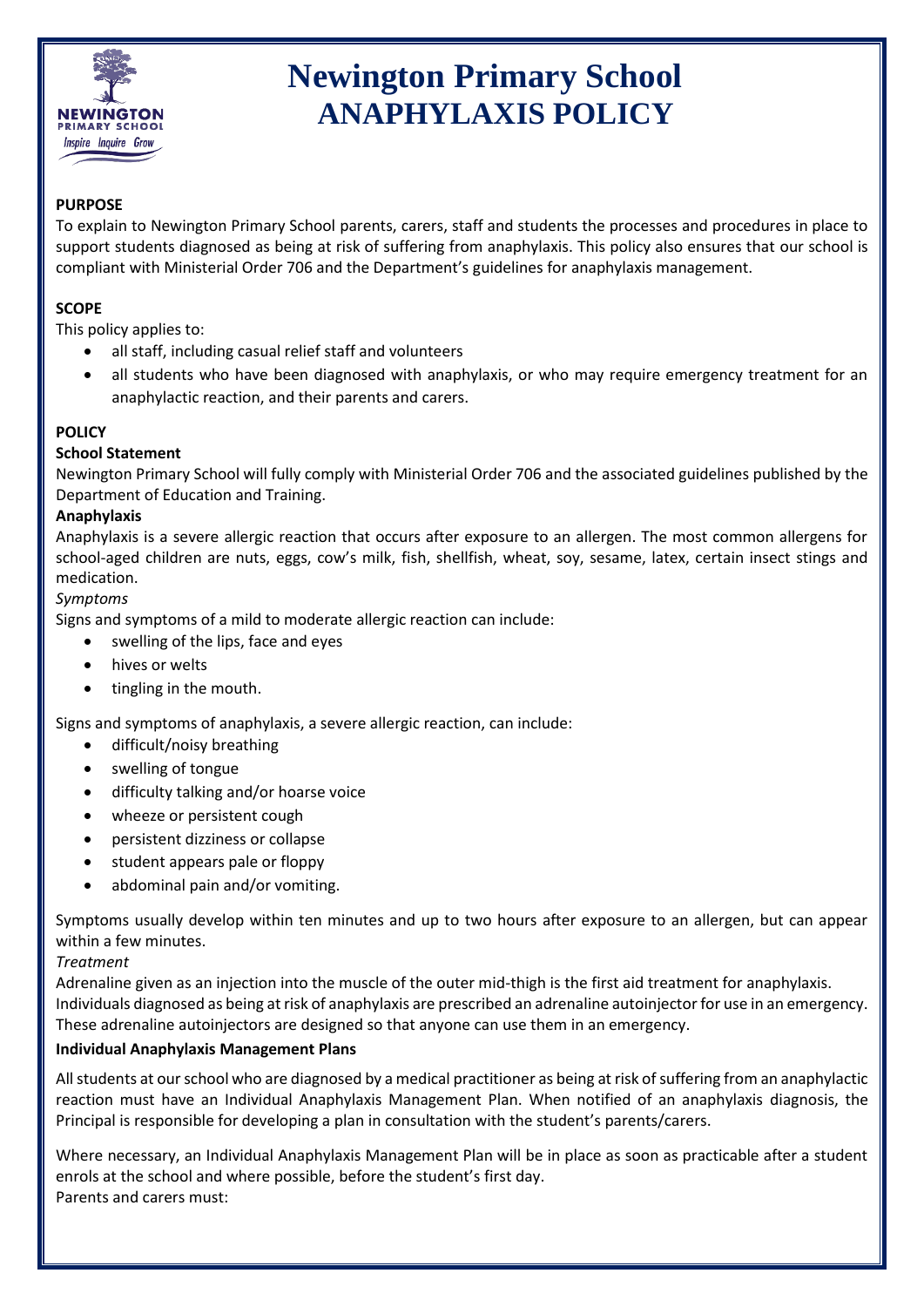- obtain an ASCIA Action Plan for Anaphylaxis from the student's medical practitioner and provide a copy to the school as soon as practicable
- immediately inform the school in writing if there is a relevant change in the student's medical condition and obtain an updated ASCIA Action Plan for Anaphylaxis
- provide an up-to-date photo of the student for the ASCIA Action Plan for Anaphylaxis when that Plan is provided to the school and each time it is reviewed
- provide the school with a current adrenaline autoinjector for the student that has not expired;
- participate in annual reviews of the student's Plan.

Each student's Individual Anaphylaxis Management Plan must include:

- information about the student's medical condition that relates to allergies and the potential for anaphylactic reaction, including the type of allergies the student has
- information about the signs or symptoms the student might exhibit in the event of an allergic reaction based on a written diagnosis from a medical practitioner
- strategies to minimise the risk of exposure to known allergens while the student is under the care or supervision of school staff, including in the school yard, at camps and excursions, or at special events conducted, organised or attended by the school
- the name of the person(s) responsible for implementing the risk minimisation strategies, which have been identified in the Plan
- information about where the student's medication will be stored
- the student's emergency contact details
- an up-to-date ASCIA Action Plan for Anaphylaxis completed by the student's medical practitioner.

# *Review and updates to Individual Anaphylaxis Management Plans*

A student's Individual Anaphylaxis Management Plan will be reviewed and updated on an annual basis in consultation with the student's parents/carers. The plan will also be reviewed and, where necessary, updated in the following circumstances:

- as soon as practicable after the student has an anaphylactic reaction at school
- if the student's medical condition, insofar as it relates to allergy and the potential for anaphylactic reaction, changes
- when the student is participating in an off-site activity, including camps and excursions, or at special events including fetes and concerts.

Our school may also consider updating a student's Individual Anaphylaxis Management Plan if there is an identified and significant increase in the student's potential risk of exposure to allergens at school.

## **Location of plans and adrenaline autoinjectors**

A copy of each student's Individual Anaphylaxis Management Plan will be stored with their ASCIA Action Plan for Anaphylaxis at the First Aid Room together with the student's adrenaline autoinjector. Adrenaline autoinjectors must be labelled with the student's name*.*

## **Risk Minimisation Strategies**

To reduce the risk of a student suffering from an anaphylactic reaction at school, we have put in place the following strategies:

- staff and students are regularly reminded to wash their hands after eating;
- **•** students are discouraged from sharing food
- garbage bins at school are to remain covered with lids to reduce the risk of attracting insects
- gloves must be worn when picking up papers or rubbish in the playground;
- year groups will be informed of allergens that must be avoided in advance of class parties, events or birthdays
- a general use adrenaline autoinjector will be stored at the office for ease of access.
- Planning for off-site activities will include risk minimisation strategies for students at risk of anaphylaxis including supervision requirements, appropriate number of trained staff, emergency response procedures and other risk controls appropriate to the activity and students attending.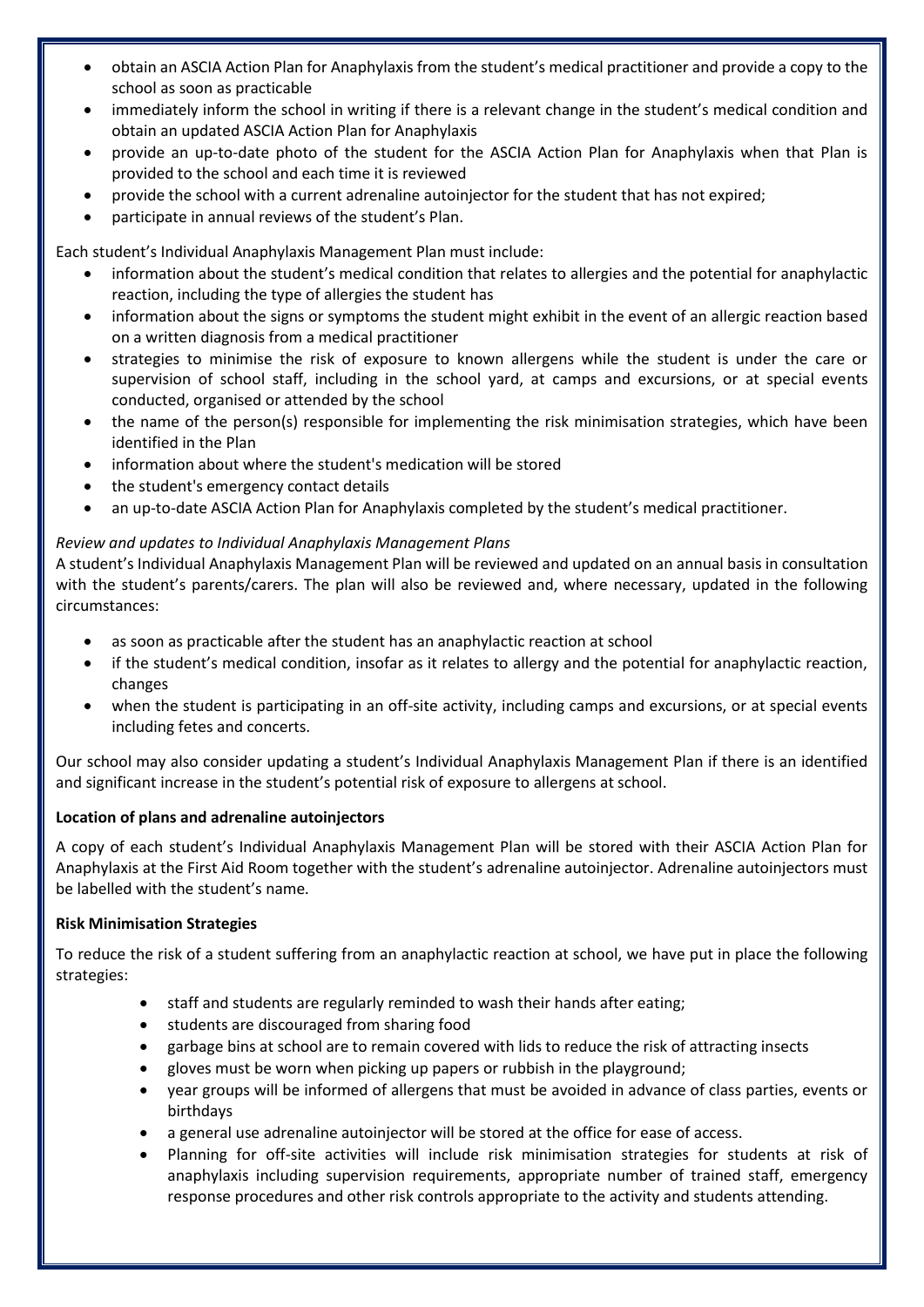#### **Adrenaline autoinjectors for general use**

Our school will maintain a supply of adrenaline autoinjectors for general use, as a back-up to those provided by parents and carers for specific students, and also for students who may suffer from a first time reaction at school.

Adrenaline autoinjectors for general use will be stored at the First Aid Room and labelled "general use".

The Principal is responsible for arranging the purchase of adrenaline autoinjectors for general use, and will consider:

- the number of students enrolled at the school at risk of anaphylaxis
- the accessibility of adrenaline autoinjectors supplied by parents
- the availability of a sufficient supply of autoinjectors for general use in different locations at the school, as well as at camps, excursions and events
- the limited life span of adrenaline autoinjectors, and the need for general use adrenaline autoinjectors to be replaced when used or prior to expiry
- the weight of the students at risk of anaphylaxis to determine the correct dosage of adrenaline autoinjector/s to purchase.

## **Emergency Response**

In the event of an anaphylactic reaction, the emergency response procedures in this policy must be followed, together with the school's general first aid procedures, emergency response procedures and the student's Individual Anaphylaxis Management Plan.

A complete and up-to-date list of students identified as being at risk of anaphylaxis is maintained by the First Aid Officer and stored at the First Aid Room. For camps, excursions and special events, a designated staff member will be responsible for maintaining a list of students at risk of anaphylaxis attending the special event, together with their Individual Anaphylaxis Management Plans and adrenaline autoinjectors, where appropriate.

If a student experiences an anaphylactic reaction at school or during a school activity, school staff must:

| <b>Step</b> | <b>Action</b>                                                                                                                                                                                                                                           |
|-------------|---------------------------------------------------------------------------------------------------------------------------------------------------------------------------------------------------------------------------------------------------------|
| 1.          | Lay the person flat<br>$\bullet$                                                                                                                                                                                                                        |
|             | Do not allow them to stand or walk                                                                                                                                                                                                                      |
|             | If breathing is difficult, allow them to sit<br>$\bullet$                                                                                                                                                                                               |
|             | Be calm and reassuring<br>$\bullet$                                                                                                                                                                                                                     |
|             | Do not leave them alone<br>$\bullet$                                                                                                                                                                                                                    |
|             | Seek assistance from another staff member or reliable student to locate the<br>student's adrenaline autoinjector or the school's general use autoinjector, and<br>the student's Individual Anaphylaxis Management Plan, stored at the First Aid<br>Room |
|             | If the student's plan is not immediately available, or they appear to be<br>experiencing a first time reaction, follow steps 2 to 5                                                                                                                     |
| 2.          | Administer an EpiPen or EpiPen Jr                                                                                                                                                                                                                       |
|             | Remove from plastic container                                                                                                                                                                                                                           |
|             | Form a fist around the EpiPen and pull off the blue safety release (cap)<br>Place orange end against the student's outer mid-thigh (with or without<br>$\bullet$<br>clothing)                                                                           |
|             | Push down hard until a click is heard or felt and hold in place for 3 seconds<br>$\bullet$<br>Remove EpiPen<br>$\bullet$                                                                                                                                |
|             | Note the time the EpiPen is administered<br>$\bullet$                                                                                                                                                                                                   |
|             | Retain the used EpiPen to be handed to ambulance paramedics along with the<br>$\bullet$<br>time of administration                                                                                                                                       |
|             | <b>OR</b>                                                                                                                                                                                                                                               |
|             | Administer an Anapen® 500, Anapen® 300, or Anapen® Jr.                                                                                                                                                                                                  |
|             | Pull off the black needle shield                                                                                                                                                                                                                        |
|             | Pull off grey safety cap (from the red button)                                                                                                                                                                                                          |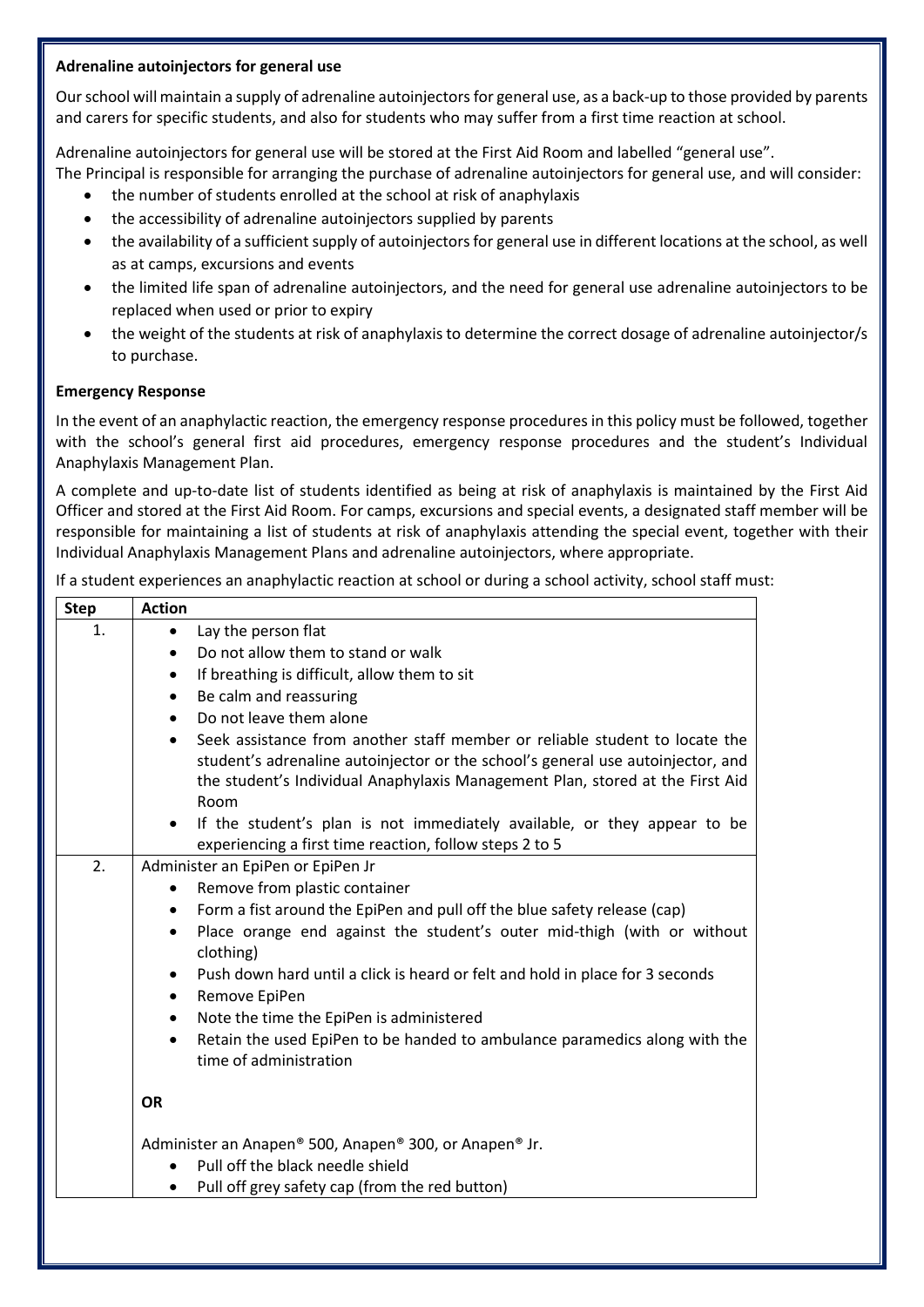|    | Place needle end firmly against the student's outer mid-thigh at 90 degrees (with<br>$\bullet$<br>or without clothing)<br>Press red button so it clicks and hold for 10 seconds<br>Remove Anapen <sup>®</sup><br>$\bullet$<br>Note the time the Anapen is administered<br>$\bullet$<br>Retain the used Anapen to be handed to ambulance paramedics along with the<br>$\bullet$<br>time of administration |
|----|----------------------------------------------------------------------------------------------------------------------------------------------------------------------------------------------------------------------------------------------------------------------------------------------------------------------------------------------------------------------------------------------------------|
| 3. | Call an ambulance (000)                                                                                                                                                                                                                                                                                                                                                                                  |
| 4. | If there is no improvement or severe symptoms progress (as described in the ASCIA<br>Action Plan for Anaphylaxis), further adrenaline doses may be administered every five<br>minutes, if other adrenaline autoinjectors are available.                                                                                                                                                                  |
| 5. | Contact the student's emergency contacts.                                                                                                                                                                                                                                                                                                                                                                |

If a student appears to be having a severe allergic reaction but has not been previously diagnosed with an allergy or being at risk of anaphylaxis, school staff should follow steps 2 – 5 as above.

Schools can use either the EpiPen® **and Anapen® on any student** suspected to be experiencing an anaphylactic reaction, regardless of the device prescribed in their ASCIA Action Plan.

Where possible, schools should consider using the correct dose of adrenaline autoinjector depending on the weight of the student. However, in an emergency if there is no other option available, any device should be administered to the student.

## **Communication Plan**

This policy will be available on the school's website so that parents and other members of the school community can easily access information about our anaphylaxis management procedures. The parents and carers of students who are enrolled at our school and are identified as being at risk of anaphylaxis will also be provided with a copy of this policy. The Principal is responsible for ensuring that all relevant staff, including casual relief staff and volunteers are aware of this policy and the school's procedures for anaphylaxis management. The Principal is also responsible for ensuring relevant staff are trained and briefed in anaphylaxis management, consistent with the Department's [Anaphylaxis](https://www2.education.vic.gov.au/pal/anaphylaxis/guidance)  [Guidelines.](https://www2.education.vic.gov.au/pal/anaphylaxis/guidance)

## **Staff training**

The Principal will ensure that the following school staff are appropriately trained in anaphylaxis management:

- School staff who conduct classes attended by students who are at risk of anaphylaxis
- School staff who conduct specialist classes, admin staff, first aiders and any other member of school staff as required by the Principal based on a risk assessment.

Staff who are required to undertake training must have completed:

- an approved face-to-face anaphylaxis management training course in the last three years, or
- an approved online anaphylaxis management training course in the last two years.

#### Our school uses the. ASCIA eTraining course.

Staff are also required to attend a briefing on anaphylaxis management and this policy at least twice per year (with the first briefing to be held at the beginning of the school year), facilitated by a staff member who has successfully completed an anaphylaxis management course within the last 2 years. Each briefing will address:

- this policy
- the causes, symptoms and treatment of anaphylaxis
- the identities of students with a medical condition that relates to allergies and the potential for anaphylactic reaction, and where their medication is located
- how to use an adrenaline autoinjector, including hands on practice with a trainer adrenaline autoinjector
- the school's general first aid and emergency response procedures
- the location of, and access to, adrenaline autoinjectors that have been provided by parents or purchased by the school for general use.